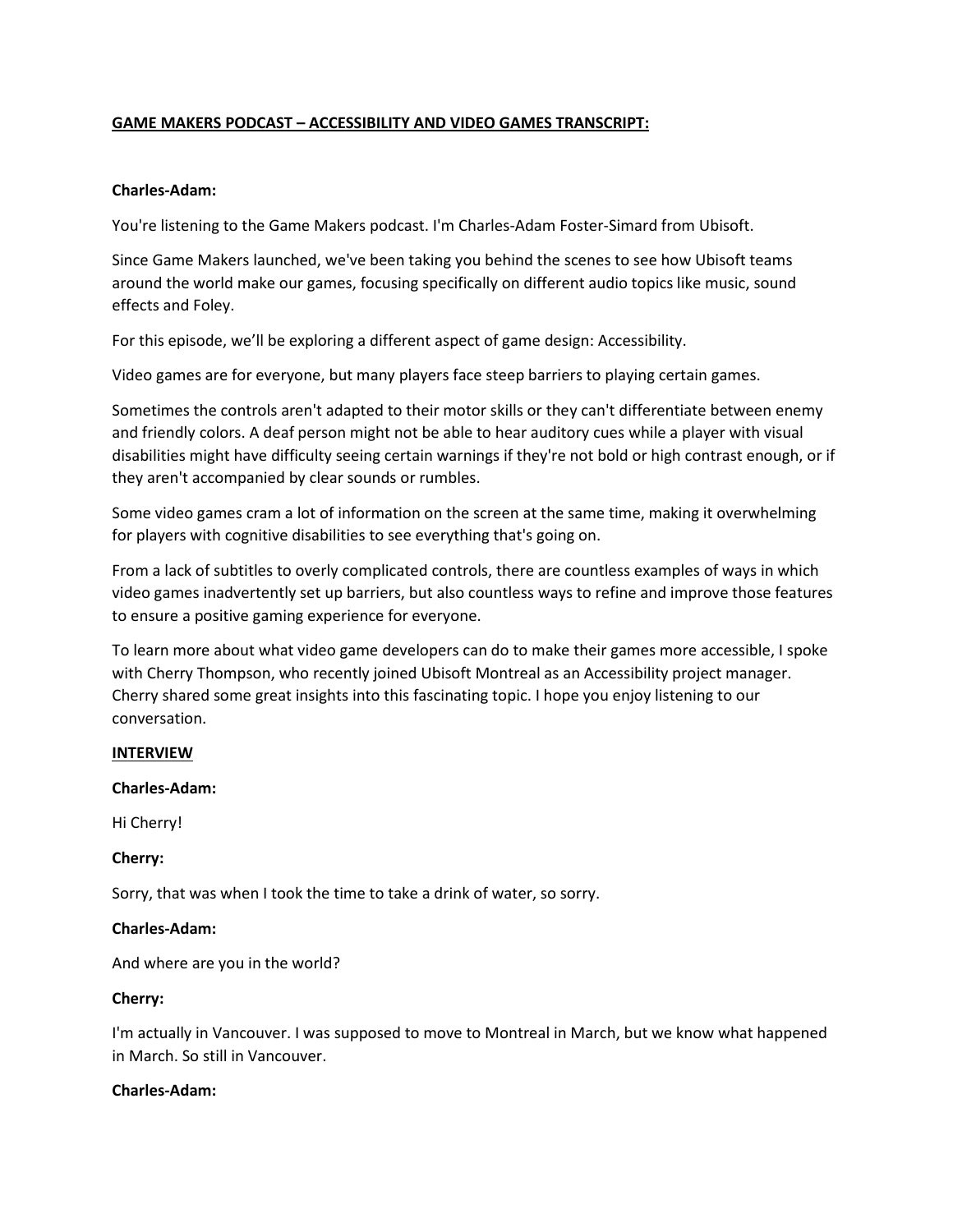And also welcome you to Ubisoft 'cause you joined very recently I believe

#### **Cherry**:

Yeah I was supposed to start at the very beginning of April, and it had to be delayed due to

work from home, but we managed to get it going at the end.

#### **Charles-Adam:**

So can you tell us, Cherry, how did you get started in the video game industry?

#### **Cherry**:

Yeah, so I had a really unusual path into games. Uhm, I really like talking about atypical roads in because I think a lot of people get the idea that you have to go to school for game development in order to be a game developer. But I know a lot of people that did take a different road in for me. I had a previous career that was about 12 years in spanning film, production, photography and fine arts. Now the kind of two simultaneous careers and I loved that career. It was kind of, it was my whole identity. I really enjoyed it, but I've always been a gamer as well. I've always played games ever since I can remember, my dad worked in software development, so he got me into games really, really young. And I started to find games difficult to play. Then as I always had disabilities but they were undiagnosed at the time. And it was kind of the first, actually. The first warning signs that I did have disabilities was my difficulty playing games. Then at 31 I had a very sudden unexpected stroke. It was the first of a couple, and shortly after that stroke during my rehabilitation, I found it really difficult to play games because it affected my vestibular system and memory and cognitive function and it was just really difficult to play the kind of games that I loved which was largely action adventure games. And so I had to find new games to play in new ways of playing and luckily I was already kind of peripherally involved with the games accessibility scene because I had already started to struggle with my hands and things like that in the years previous, so I knew of games accessibility. I knew what it was, I knew how to mod my own controller and things like that, but suddenly when I couldn't play at all, it became really clear to me how so many games were not being made with people like me in mind. And as I had to leave my previous career, it's a very physical job in the film industry and even fine art is just very, very physical to make art. So I couldn't do that anymore. And during my rehabilitation as my disabilities progressed, I started to get really into Accessibility. I learned as much as I could about it. Every guideline out there I went to. I started going to conferences and speaking at conferences, and on my experience. And on other players experience and what it means for game development, I became a subject matter expert. This is a really long story, I'm sorry. But I became a subject matter expert where I shared my experiences with developers and explained the barriers that I faced playing games which actually gave me a really good insight into what was needed, what needed to happen within games development. So another quick side story I had lots of friends that worked in games. I live in Vancouver so ghe games industry is pretty big here. I had people that worked in both film an games that were friends of mine, sound designers, production and all sorts of roles. I had a friend who is a programmer and they taught me a lot too. And then I started to progress from subject matter expert as my expertise involved and as I learned more of the broader goal of accessibility and the technical aspects of Accessibility and then I became a specialist where I learned game design on the job and from literature and a lot of really generous people in games who have mentored me and taught me kind of everything I know. But uhm, yeah. So now my job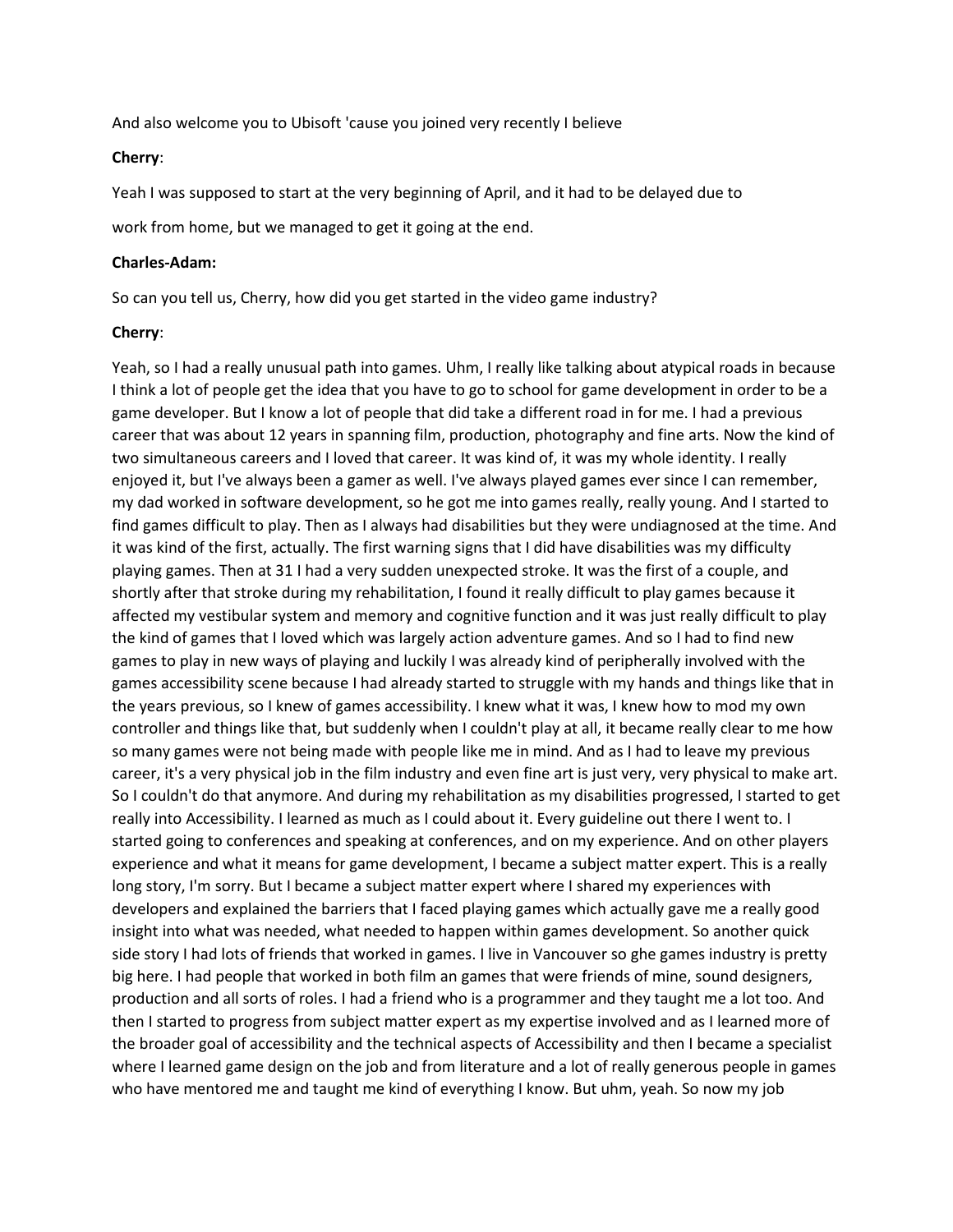involves… while my official title is project manager, what I actually do is I work as kind of a designer and I collaborate on the solutions with other developers across many different teams and so my my role really very much spans the design spectrum of game development with a little bit of production to help guide things.

## **Charles-Adam:**

So you didn't study video game production or game design? Was it tough to like, switch around from the previous career that you had into that? Like what was some of the most challenging things about that? Or was it kind of a natural progression for you?

# **Cherry:**

Yeah, so it's very natural for me just because I'm a really good self-learner. Um, my path into the into film and fine art was all self-taught as well. I actually haven't been to University and I'm 38 now so. And I think that I unfortunately wasn't in a position to go to University. I came from backgrounds that when we couldn't afford for me to go to University and so for me, I've always kind of really enjoyed selflearning and it's something that comes natural to me because like something I had to do out of necessity in order to have any kind of career and that really applied really well to games development because I think school is very valuable, if you have the opportunity to go to school and you have an age where that is valuable to you, definitely do it. I don't want to discourage people not going to school if it's there. Definitely take advantage 'cause it will give. It will teach you things that I don't know. But at the same time, if you are dedicated enough, you can learn yourself. It just takes a lot of effort and I think that's he thing is like self directed learning. The difficult part of it is being dedicated enough to want to really take in as much knowledge on your own time as you can. And also knowing how to learn from other people without kind of taken advantage of them. Kind of when they offer mentorship or when they guide you through things and I think I thrive off it. Like I really love learning on the job and I love learning as I go, and I feel like I adapt really well, which is probably part of being a disabled person. Honestly, we our entire life is adaptation. That's how we can exist in the world. So right always finding always finding ways to…

## **Charles-Adam:**

Like workarounds?

# **Cherry**:

Right, when things are adapted, yeah, or just even like I had to teach myself how to use my wheel chair 'cause I don't have the right diagnosis to mean I have access to that kind of rehabilitation. 'cause of the way society is set up. Mostly people that get access to wheelchair lessons or rehab facilities have spinal cord injuries in our sudden disabilities, but for me, having a progressive rare genetic disorder means that I didn't have access to that and so I had to learn from YouTube and find friends on the Internet that could teach me how to do wheelies so I could get up steps and things like this. So yeah, we just built into into society that we have to kind of learn to adapt.

## **Charles-Adam:**

So you mentioned your Accessibility project manager. What does that look like? Like, what is it that you do in the day today? What are the kinds of responsibilities and tasks that you have.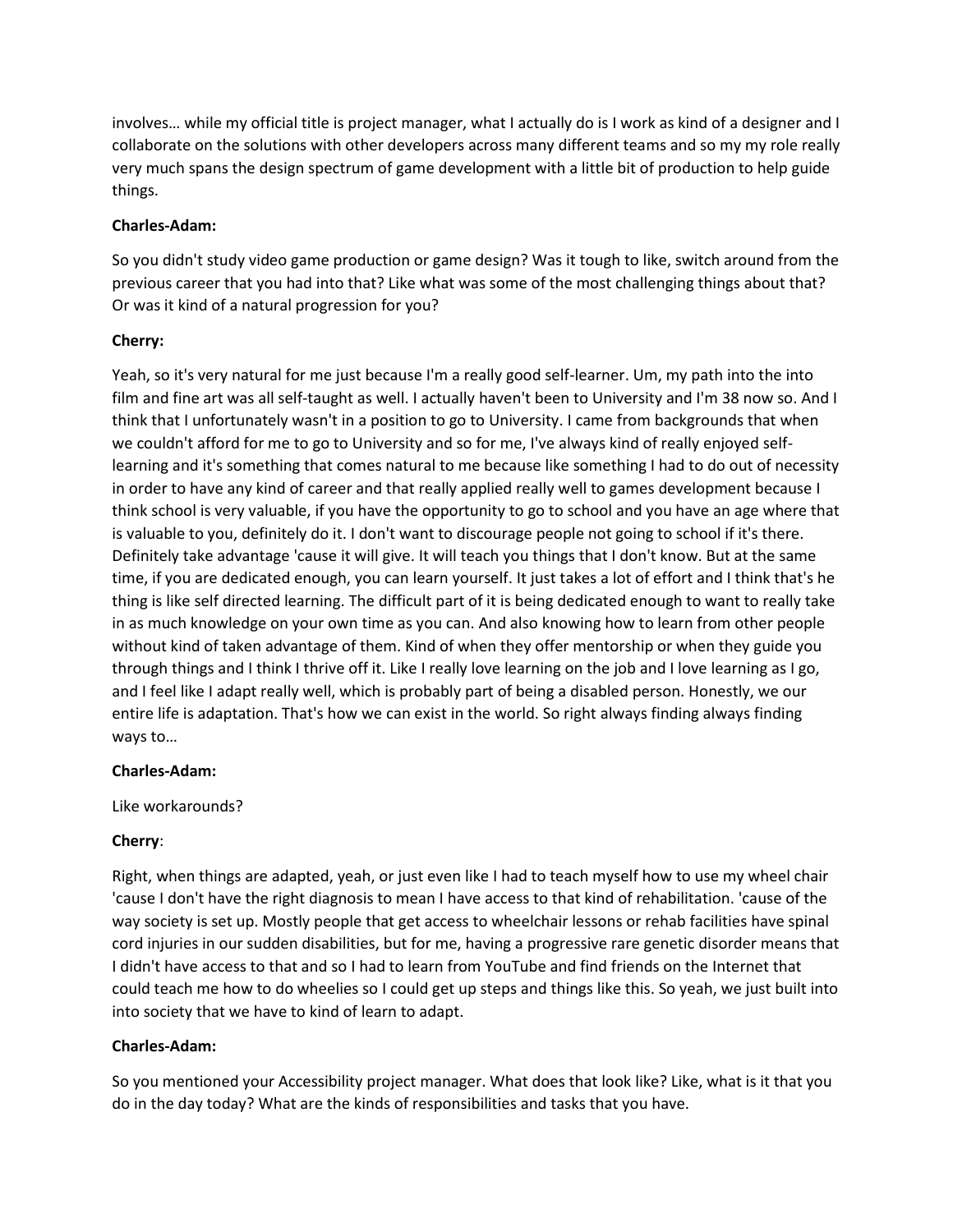## **Cherry**:

Oh my gosh, I could take an hour just to talk about this. I do a lot, so I do a lot of different things. My job involves so many different ways of working on Accessibility and it really depends on where production is in the timeline of the production. So really early on we start with meeting with creative, working on like kind of the core concepts of the design to make sure when I unintentionally introducing any barriers in core design concepts, making sure it's apart like a core pillar of the creative direction. Uhm, but then later on it becomes more analysis and feedback. So it really depends where I mean, kind of. As we start getting into kind of pre Alpha will start looking at prototypes and like I'll do a review on animation for motion sickness and things like this and make sure that anything that can be done is done. As long as like it works with a creative brief 'cause I think that's important to understand is accessibility isn't something that we force or that we want to change the creative direction just because of Accessibility. We want to work in harmony with that and we want to achieve the goals of creative. At the same time as making sure we don't accidentally exclude people because making video games is about creating barriers, that's what makes it video game video game. It makes it challenging. It makes it fun. It makes it interactive. It's just about making sure we understand our player experiences. So that's where my role is. I don't know if I'm explaining this well, 'cause it's very complex, but. Yeah, later on in development I think it gets most interesting for some people is that I can work with prototypes or builds and I work in harmony with design team so I'll take a look at their build or their prototype and I'll pick up issues that they can't necessarily see themselves 'cause they don't have that training or that background yet and that actually builds their experience for the future. They'll be able to see that themselves in the future, so I'll spot issues with color blindness or motion sickness or motor disabilities, like if there's an issue in the core systems design of the controls, or even the progression systems. And so then what happens after that is once I've delivered a report or something like that on on the features that are causing or may cause barriers. Then I'll sit down with designers and we'll collaborate on figuring out solutions, I'll guide them through brainstorming and I'll give them feedback on the working progress as they're going. They do a lot of documentation which is really important as a game designer.

### **Charles-Adam:**

Sounds fascinating!

## **Cherry:**

Yeah, I mean, that's the stuff that people hate like they hate documentation, but for me it's

so important and valuable that even though I really don't like doing it like doing it is definitely a chore. The payoff is so big that it's the documentation is a big part of it.

### **Charles-Adam:**

Why is the payoff so big? Is it because you're kind of helping like teams teams in the future or other teams that you're not necessarily Working with at the moment?

## **Cherry**:

Yeah, so it's about the future, but it's also about the current. We need something that the developers can designers can read and have as a reference. So for programmers for example, they have all sorts of books on their shelves and they have the Internet when it like. It's this myth that programmers know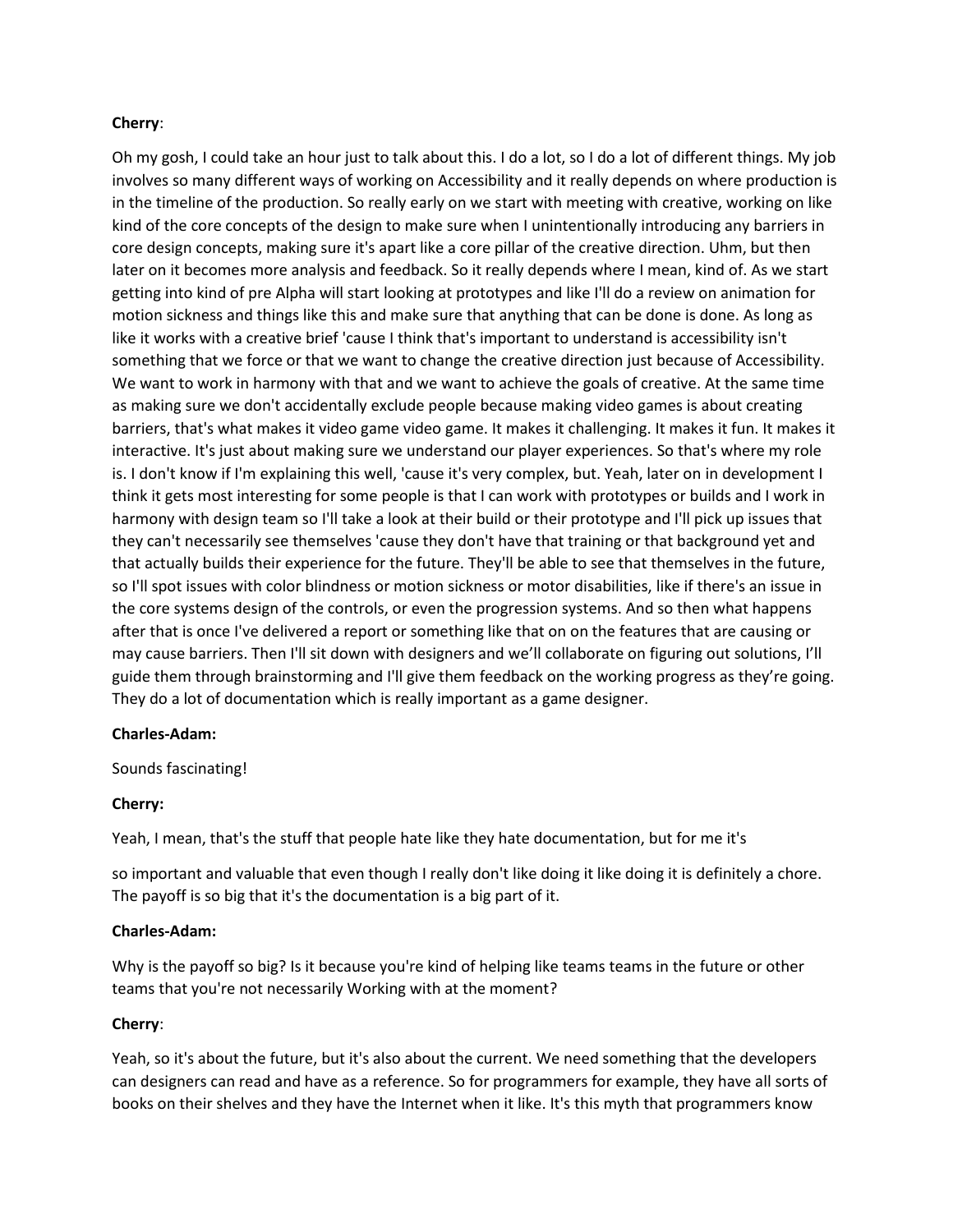how to just code and it just comes out of their brain, which does happen, but there's often times where they'll get to appoint be like Oh my God, can't quite remember how to do this one thing so they look up and that's like totally a natural part of programming. And that's the same for design like I think. Uh, it's kind of. It's not the best design practice to think that you've got it and you don't ever need to reference guides or benchmarks, and I think. But at Ubisoft, especially so many of our designers really thrive when they have those benchmarks there, and they can really just get on and do their job and then come back and check in. So that's like a big part of the documentation.

## **Charles-Adam:**

So it's interesting because you. So I mean a Ubisoft. Of course there's several different studios and we're always working on a bunch of different games at the same time. With that as you mentioned, are in different stages like you mentioned, pre Alpha, which is quite early on in the development and then later on you'll have. You'll have more of a prototype or or more of a version of the game, like a build that you can actually test in, play on, and most people work on one game or one brand at a time, right? But you're actually working on several projects at the same time. 'cause you're more part of the coming of transversal team.

# **Cherry**:

Yeah, that's right.

# **Charles-Adam:**

Is it hard to always be switching around between different projects like you know that are also in different stages of development? Like is it hard to kind of turn your brain around and be working on games that are potentially completely different.

## **Cherry**:

It can be difficult, but so I was a freelancer before I worked at Ubisoft, and so I'm kind of used to it anyway because that's why I was already doing. But it's definitely wouldn't say it's easy. It's definitely an acquired skill, and it's part of the job. That kind of you need this skill, but it's one of those skills that you can build as you go, and you kind of get used to in a way, but it does get really tiring. I will be honestly gets really exhausting to be kind of hyper focused on like yesterday, for example, I was deep and analysis like full analysis is the most exhausting thing because you're constantly just picking apart everything and you have to access every part of your skill set and memory and all of your knowledge as you go, and you're constantly flipping back and forth between settings and gameplay and kind of picking apart every part of the UI, and once you've done that, you kind of come out within like Oh my gosh, why did those like 5 hours ago and just exhausted and they're like Oh no, I have a meeting now and now I have to talk about something totally different. This is really hard, but you learn tools like going to make tea and you know just stroking your cat when you're working from home, which is like the best thing about working from home is having a cat to decompress.

## **Charles-Adam:**

Easy access to the animal.

# **Cherry**: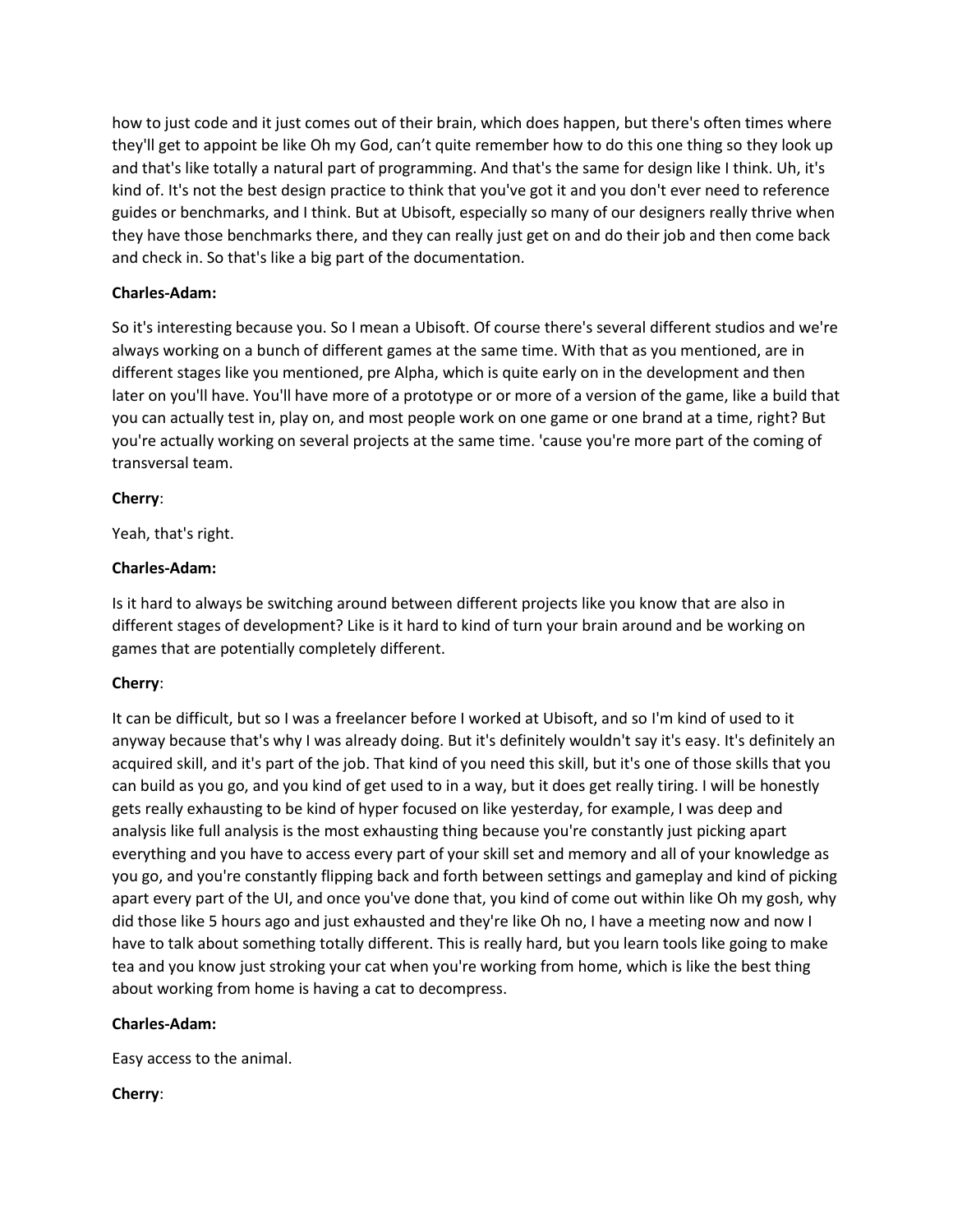Exactly. They're very helpful.

## **Charles-Adam:**

So you mentioned also. I mean I want to get into the features and what Accessibility really looks like in video games in a minute. But first of all, because you mentioned working on different games, so an kind of, let's say you have access to a prototype for a game, do you do like a single pass, let's say for features, for blind players or for players -- you know that's more visual. Do you do a pass for cognitive stuff? You do a pass for audio stuff? Or like you when you do a study or when you look at a prototype or look at a game, you're looking for all those Accessibility features at the same time. Like how do you how you kind of manage that, because there's so much that goes under Accessibility.

## **Cherry**:

Yeah, so for me I do it all at once. That's just how my brain works, but it's not how everyone's brain works. And that's totally fair. So full disclosure is I'm autistic and that's one of my disabilities and for me that's one of the kind of I don't like to think of his autism as an advantage. 'Cause I really don't necessarily like that narrative, but I think it's one of my skills is that I can really hyper focus on something and really kind of, as long as I'm in the right environment, can really just access all that knowledge at once, which is really helpful, but it's not how everyone works, and that's totally valid, and I don't think everyone should have to work that way. So for me, I'm always analyzing everything at the same time, but kind of in a way that so one analysis session I'll be looking at particular part of the game. So for me I break it down by discipline and game area because I think that's most useful for how we can affect change. In production and how we can achieve the best things in design is understanding whose responsibility it is to oversee that feature or design that feature, and so it's more like I'll look at settings and then I'll look at gameplay. I'll look at the UI, look at audio and kind of break it down as I go that way. And I kind of have like this mental list of the things, the barriers that players face, but I rely fully realized that's not how everyone is able to work. Like a lot of people will have a big checklist of items to go through and guidelines, and that's one approach, and it's totally valid approach. I tried to break away from guidelines because I think guidelines can feel restrictive and prescriptive to designers, which doesn't necessarily do the best work or the best out innovative outcomes. And I think we really push it forward when we can break away, but guidelines are really good starting point for people that have less experience and less expertise. An Accessibility where they can sit and look at different areas of Accessibility and really get to grips with that. So I do know people that work that way and I think it's I think it's definitely a way that works for other people, but we're all different, right? I mean, even amongst designers, if you've got a team of gameplay design as they all work very differently to each other, and that's kind of the beauty of game development and how we can even make games. 'cause I just making a game is kind of miraculous when you break it all down.

## **Charles-Adam:**

I know when I think about it, sometimes I can't even I can't even compute. Like how much work and how many things can break and not.

# **Cherry**:

Brains are made for that kind of thinking, just not.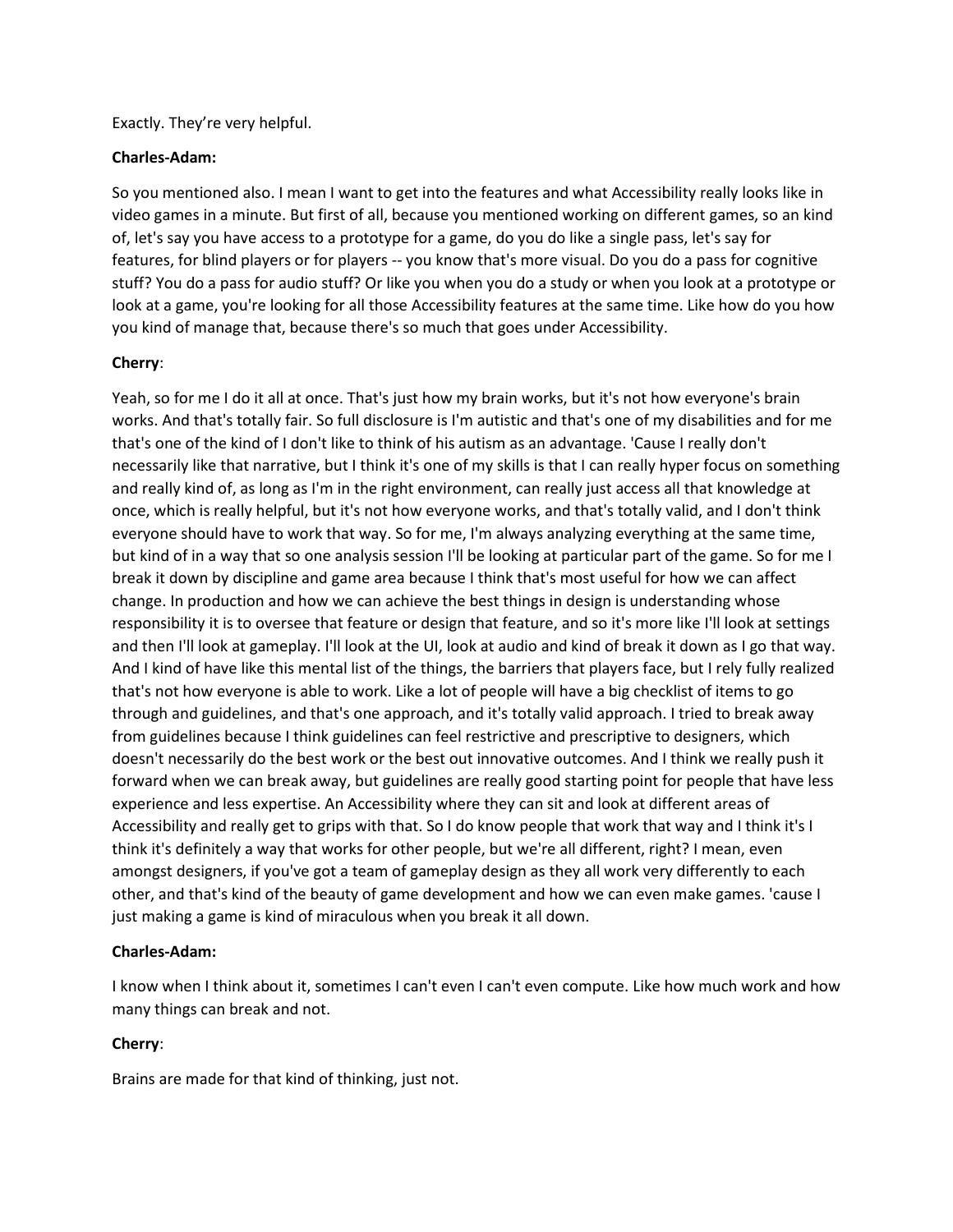Yeah yeah it's insane. OK, so let's let's dig in because you started mentioning UI and you started mentioning settings and a bunch of stuff. So can you explain kind of broadly and then maybe give some specific examples like what do we talk about when we're talking about Accessibility features in video games?

## **Cherry**:

Yeah, so for me I kind of like to break it down as I don't like to think of it as Accessibility features and features. For me, all features impact Accessibility and I think that's really important for the industry to understand moving forwards is sometimes there is a feature that needs to be made specifically for Accessibility, but a lot of the time if we're assessing Accessibility or if we understand Accessibility when we're designing any feature, we don't need to then create an Accessibility feature. We can just make our features more accessible and so that is how I like to approach that. And the reason for that is what Accessibility really is when it comes down to it is addressing what we call unintentional barriers. So unintentional barrier is the ones that we designed by mistake. Just because we're not aware of that play. Their experience or were not aware of how I design can cause a barrier for someone, and that is the majority of barriers that players face when we actually think about it and we break it down. There's very few barriers in a game that we've designed as part of the gameplay or as part of the way a player interacts that is deliberate and we can find ways around. We can even find ways around those ones, and that's where Accessibility features come in.

## **Charles-Adam:**

So how we get around like we few approaches?

## **Cherry**:

Uhm, most accessible isn't necessarily separate features like I say, but it's about looking at our control systems out progression systems, UI, existing audio level, design narrative, pretty much anything that goes into making a games into making a game. We have to think about Accessibility because we could be throwing up barriers and we don't even realize it, so I'll give a quick concrete example, which is a really early example. One of the very first things to make the press. As being an Accessibility feature, is colorblind features. Now we can create colorblind features where players can change settings to affect changes in the UI, for example, or even in the game world, which is important, but a better approach, or like I'd say maybe not better, but like, complimentary approach is making sure that we don't need that feature to begin with as much as we can. So when we're designing at the very early stages were designing our UI or UI isn't just menus, it's kind of our HUD. It's ingame interaction points, it's icons. It's everything that a player sees basically, that isn't the game world or the character. And, uh, it's really important to understand that if we are indicating something with color, it doesn't matter what color is, it will always be a barrier with someone. For someone with color blindness vision, any disability with vision can affect color perception. So there are many visual disabilities that also have color perception difficulties and so it can be really important. That happens actually with age. I'm just going to throw that in there that we lose our color vision as we age, things become not as vibrant to us and it can happen on a particular spectrum. And so it goes beyond that, and the way we do that is we make sure that we have kind of redundancies or or more avenues of information for a player. So say we've got two enemies in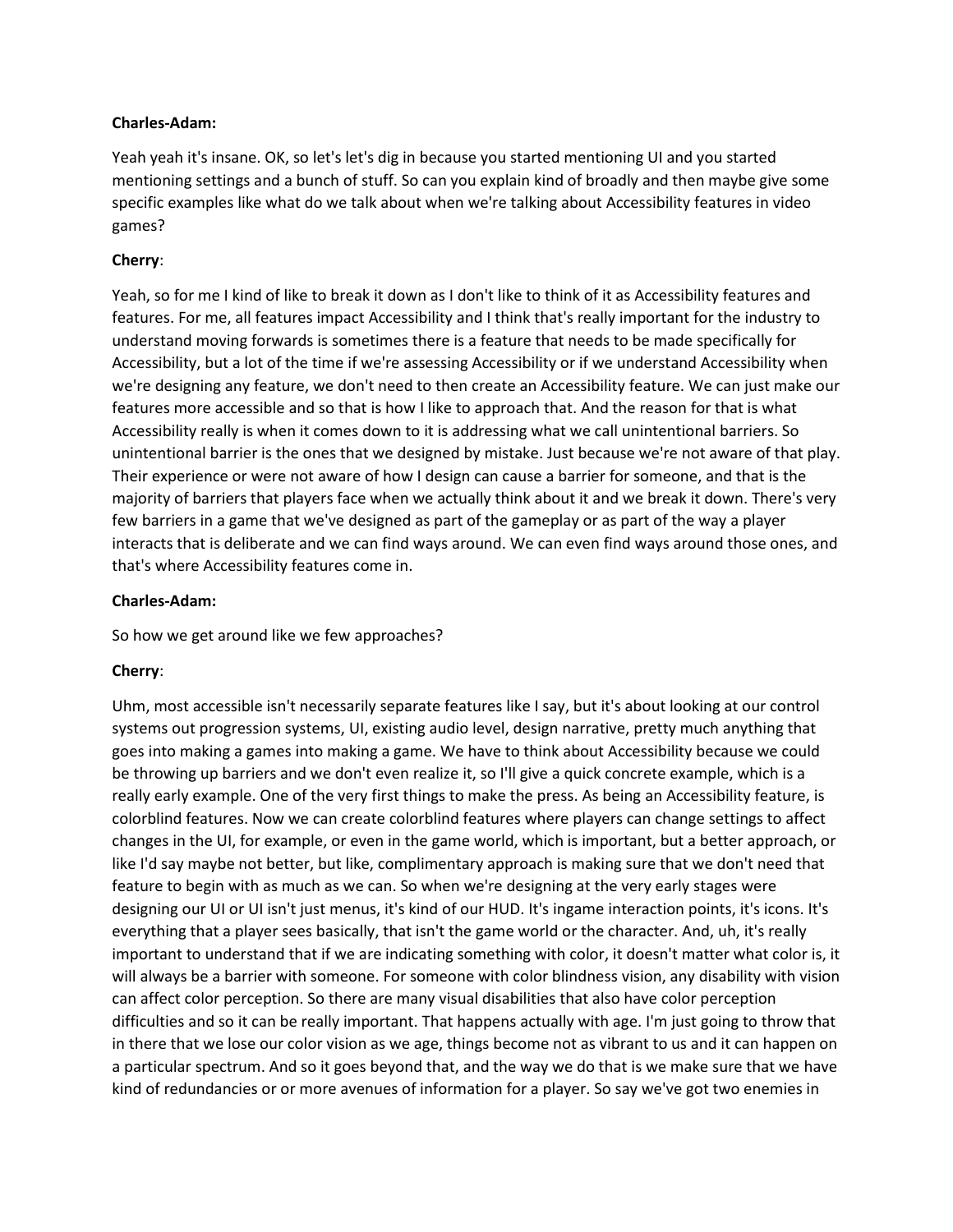their, indicated by color, instead of just being a color symbol like a color bar or a blob above their head. That's just one color. We also make it an icon so it is two different icons for, say enemy and friendly, and that way. Even if a player can't necessarily tell the different colours apart, then they can actually just at a glance see that and not actually then this is how accessible to get so huge. Then actually even. Also benefits both visual disabilities and cognitive disabilities. Some cognitive disabilities manifest in difficulties with processing information, so that's ADHD, autism, memory deficits, brain fog, things like this, and so if we have those multiple systems of feedback, then that allows players to identify those things without too much cognitive processing or cognitive load. And then for visual disabilities. It's just a clarity situation and it gives it's all about like speed, right and processing and things like that. So that's, I think, that's the best example I can give, but I think that's really interesting right? Every time you actually bring in these like knew design ideas that are maybe a little bit, maybe require a little bit more work to put in 'cause it instead of just being, let's say a color you're also having like an additional element like a designed icon or maybe even like a sound element or something like that. Like you're you're potentially helping out a bunch of different other players Also, people that we wouldn't traditionally considered as disabled will benefit from that, and that's complex history over whether someone identifies as disabled or not, but it's really beneficial for everyone can just improve our design and make us better designers.

# **Charles-Adam:**

Yeah, I was going to say like in some circumstances maybe you would choose not to play without sound for example, even though you're not deaf, just because let's say you're in the plane and you forgot, you're playing on your Switch and you forgot your headphones, or there's so many examples of people who wouldn't necessarily identify as having a disability, but where they need different features, or they would be helped by different settings to continue having a positive playing experience.

# **Cherry**:

Yeah, I like to start Accessibility by looking at disability. I'm looking at disabled players because I think one of the core concepts of getting Accessibility most right as understanding that if that it's a spectrum and if we if we design with the hardest barriers in mind, then we actually catch a lot of people within that. So say we think about people that can only press a set number buttons or the whole only have a certain amount of strength. That seems like a pretty profound disability to a lot of able bodied people. And you think a lot of people have kind of very strong misconceptions on what that means. We're playing games. But if we designed to include those players first and foremost in center, those people in the way we approach our design, that's when we catch everyone else. I think, I think thinking about people that have situational disabilities first is where we will miss people that can really most benefit, but it definitely is, kind of like it's a bonus benefit, right?

## **Charles-Adam:**

Right, it's like by hitting them by going to the most, uh, kind of quote, unquote, extreme version, you're hitting the rest of the spectrum, potentially.

# **Cherry:**

Yeah, exactly.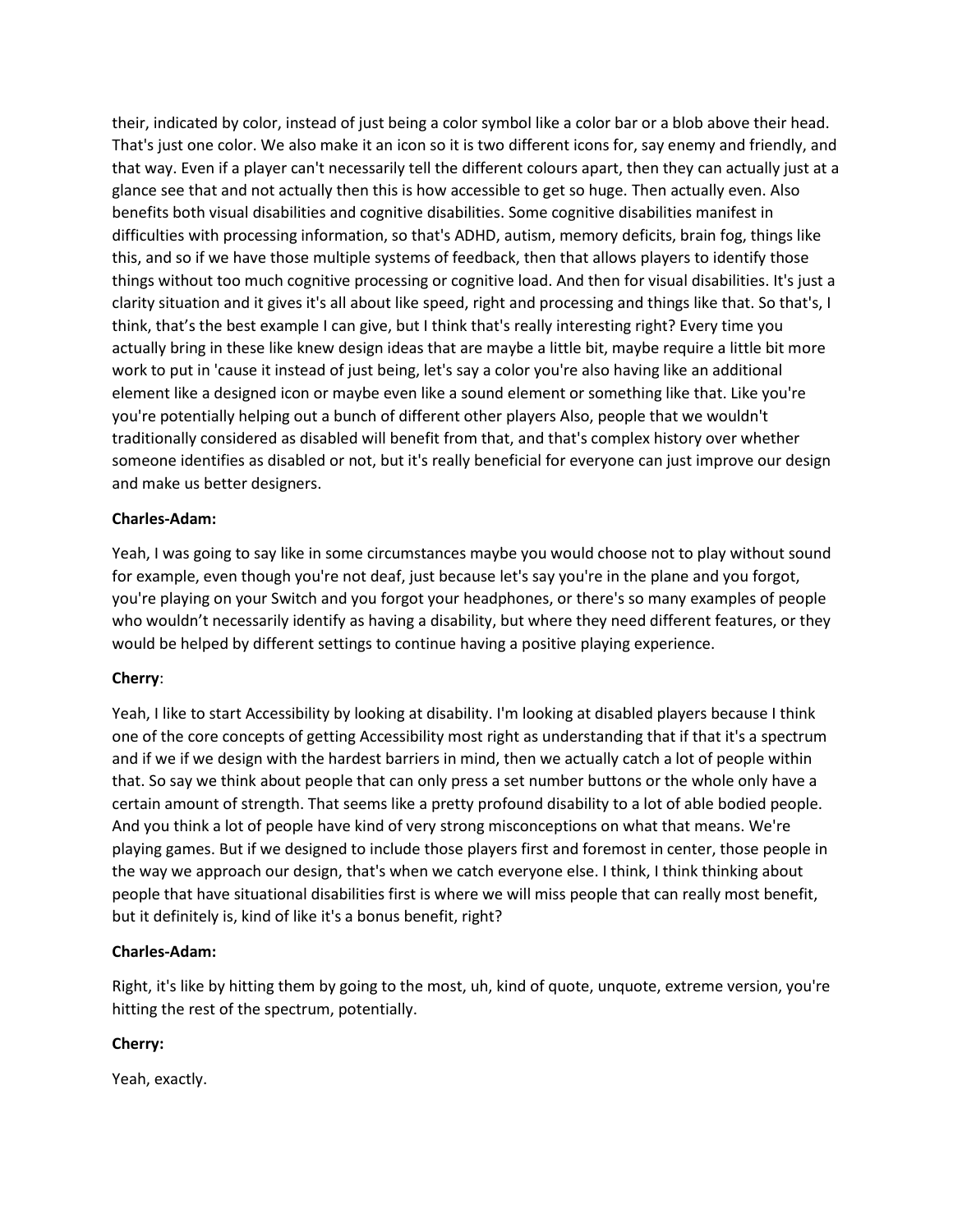Can you share some more before we talk a little bit about what's going on at Ubisoft with Accessibility, can you give us some more examples of features?

## **Cherry:**

Let's see some other good examples would be looking at control systems. So control systems can really impact so many different types of disabilities. But obviously the first disability that comes to mind is motor disabilities, so that's disabilities with strength, coordination, range of movement, or many other. Different ways, tremors, things like this. And, I love digging into control system 'cause it's really complex and technical and it's difficult. It's such a difficult problem to solve because control systems can really impact so much of a game like we don't even realize just how much of our game is impacted by control system sometimes. Like that's everything from UI has its own mapping to, um, every single different type of interaction in the world has a different control mapping and that gets more complex, more complex a game is. So again, like Assassin's Creed, for example, it's incredibly complex, and so that's one of those really good examples that if you approach that late in a late stage of development and could be really difficult to retrofit and really difficult to problem solve from the back backwards onwards backwards, I don't know how to say that, but you know, going backwards, but it's possible it's just more complex, so I've worked on a couple projects now. Before you buy software we worked on control systems. To on games that were already in progress and already in the late stage of development and what needs to happen is it's not just remapping so that like early implementations of remapping have really just been buttoned swapping. So what that really amounts to is, say, look at a controller and you can swap what the trigger button does with the shoulder button in it, just globally swaps everything that's difficult because, we have players that can't necessarily reach every button on the controller. Some buttons are harder to press than others. And for some people, some button presses can even injure them, whether that's due to repetitive strain injury like tendonitis or carpal tunnel, or even like my disability is my soft issues are extremely fragile, so that can cause me injuries. Some buttons can, so those are the buttons we want to avoid. Usually in there a couple of common ones. It's usually the stick presses and the trigger buttons are the most problematic, but it could be different for everyone. Um, it really depends on the frequency of use. So for me, face buttons are usually fine, but if a game only uses face buttons and it's really frantic and I end up pressing the really hard and really fast and really often that can injure me so it really gets so complex. So what we need to look at in addition to control remapping is simplifying the control system as much as we can so we can do that with creating contextual controls. So for example, if there's parkour in a game, then a player can simply push their character into that obstacle and the player will automatically vault or clime or whatever, so they don't need to press that button. Or another really common one that we've started to see's auto targeting. You want to get anything wrong, but we saw that in quite a few games in the last few years where kind of once you get it, usually exciting. You could turn on and off because it's an extra level of challenge that some players enjoy and control, which is great. But for players that need or don't want to press that button or can't press that button when you get close to an enemy, automatically target it so you'll hit the right enemies and things like this. And usually that happens in games games with a lot of Melee. So like Souls-like, some things like that.

### **Charles-Adam:**

I believe like racing games have like automatically follow the road features.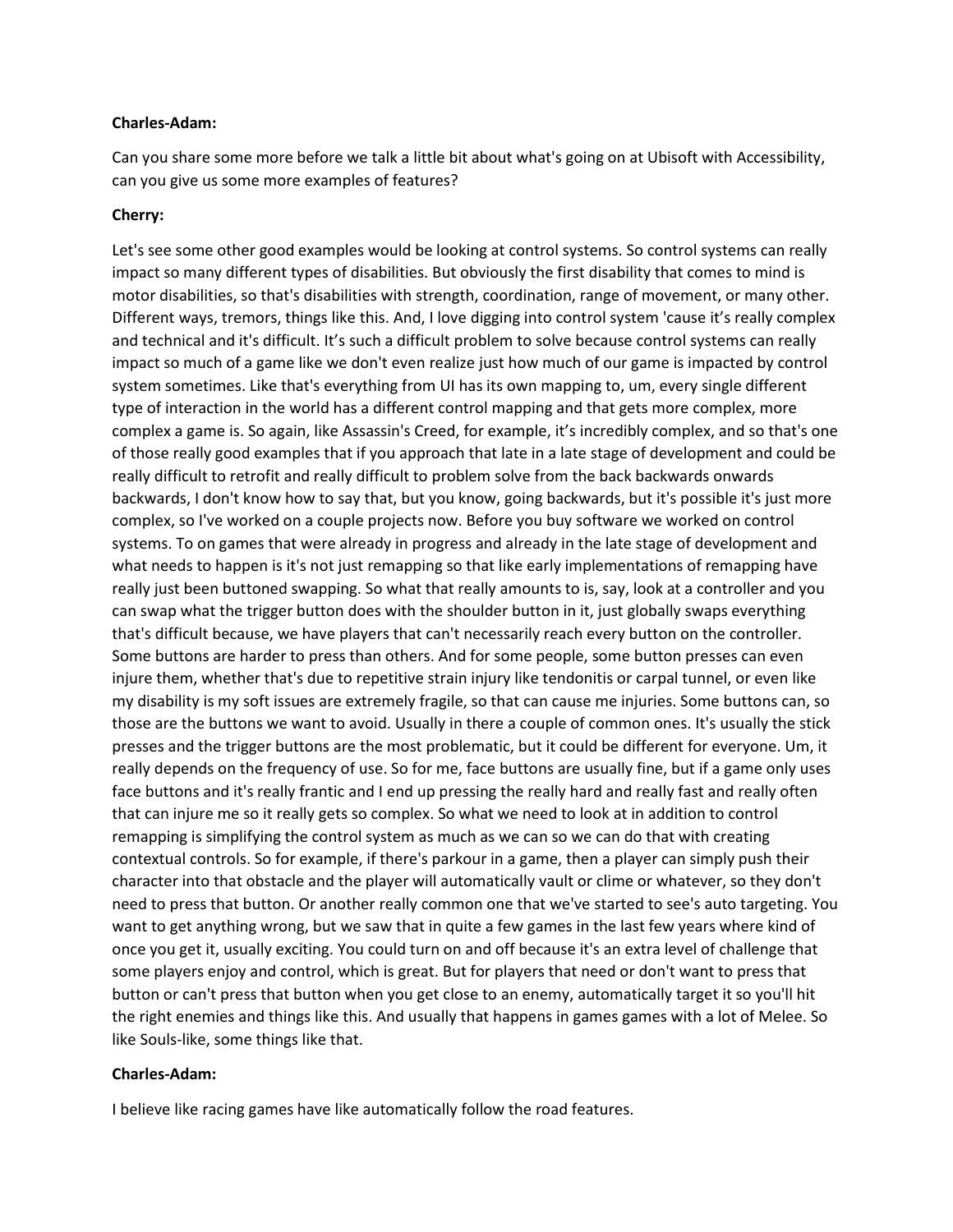# **Cherry**:

Yeah, so Mario Karts are really good. Example of that is it's not auto— Gosh, I really don't wanna get it wrong, but I think it's like auto breaking and then auto steering as well or where it kind of like you can't go off the road. There's a few different features in Mario Kart which are really great.

## **Charles-Adam:**

Yeah I definitely turn that one on.

# **Cherry:**

Yeah yeah it's kind of like the bowling Lane Bumpers. The great thing about these features is that they're not a lot of people will see these features as oh are we giving people an advantage by allowing them to turn that on. And that is one of the myths that we face, and I really like to break that down, because if it's available to everyone and it really is that much of an advantage, then everyone will use it. And maybe that actually just makes our game more fun and a better experience for all players. But what we actually find is that players like that control they like to push their limits. They like to challenge themselves and what challenge is is different for every single person, so we think about difficulty features, which is another feature I could talk for hours about and we think about difficulty is traditionally like easy, normal and hard. But what is normal? Like there is no normal, it's kind of a miss that we've told ourselves and all across society, and so what's easy for one player is different for another, and we find that plays really like to push themselves and challenge themselves. So if steering is a challenge, then. Being able to have some assist with that will reduce that challenge, and that means that they can focus on the actual challenge of accelerating and breaking and drifting, and you know all of the awesome ways that we interact with racing games, and if that is not a challenge for players that isn't challenging, then they won't use that because it's not actually fun. If the game isn't challenging for a lot of people, and I think some players find it harder to win if they have those features turned on for some place, that will be easier to win. For other players will be harder 'cause they feel like they don't have the control to like take shortcuts or do certain drifts or things like that so. I that's a method is really fun to breakdown, but I could have had hour long meetings about that.

# **Charles-Adam:**

I don't want to oversimplify, but I mean I like what you're saying because it's also about giving players lots of options like the more of these settings that you introduce, the more people can really tailor and customize the experience so that they can have the most fun, right?

# **Cherry**:

Yeah, yeah, so I tried to avoid as many settings as we can just be caused by introducing more, more settings were actually introducing barriers in how accessible those settings are, right? Because the most things we have, the more of a cognitive load is, the more of like a motor load is to have to go through all those settings and set your game up. Change them on the fly, but so often we can do that without settings, and if we can, that's amazing. And that's kind of what I'm talking about with, like the control systems or with colorblind systems. But then when we do need to do settings and we do need to implement those features, it's amazing. It's an amazing and powerful tool for players to be able to customize their experience and that kind of is what levels the playing field for people very much.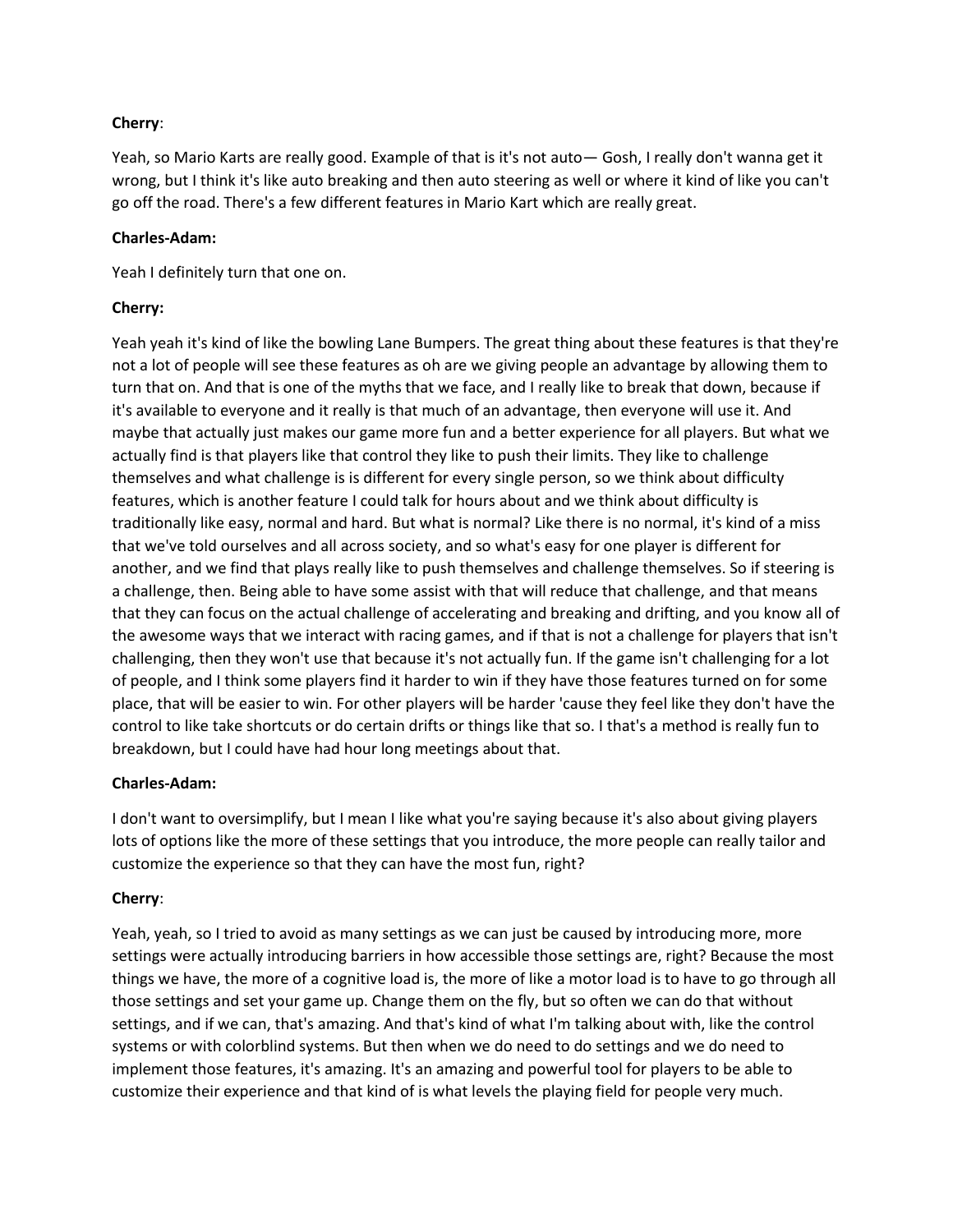So I really want to talk about subtitles. I kind of want to backtrack a little bit because I think for a lot of people it's like one of the most obvious or most kind of in your face feature and I know that there's been a lot of articles online that I've read about about subtitles in video games. Can you speak a little bit about how how that works and the role of subtitles and the best practices there?

## **Cherry**:

Yeah, so subtitles is an exciting feature to look at because it's kind of really snowballed and blossomed in the last few years. So we started with subtitles not even being in games, which is shocking when you think about the fact that that happened, but that is what happens with Accessibility is. And that's what I mean by an unintentional barrier. Is it just wasn't brought up or thought about? And so when players started… I'm talking about how they were being excluded. The industry kind of was like, Oh, we really don't want to do that, so we really shouldn't. And then accessible subtitles just became a standard thing in the pretty much most games have subtitles. But then once you start getting that feature in games, you start to then get requests for improving that feature, because we'll never get it right straight off the bat. It's really difficult to do that, especially if that's not your experience. You're not facing that. And so we started to see requests for bigger sizes, 'cause as ironically as displays got bigger and higher density, we got smaller and smaller subtitles in UI. There's so many reasons for that and I could talk about that for an hour from a production standpoint. There's just many reasons that happen. But so then we ended up with subtitles that were too small and then once we kind of hit that point. Assassin's Creed Origins won an award for the subtitles because of large because of the size but also because there were features like different opacity of backgrounds which helps maintain visibility of subtitles even in bright areas of games and or busy busy world design. And then we start to see people requesting other features like speaker names so that you know who is speaking. If you are playing with no sound at all or. If you are deaf and so I like to always remind people that all disability is a spectrum that it's not like one or it's not either all kind of… It doesn't matter what the disability is. There's an entire spectrum of people. Whether that's entirely deaf or whether they are definitely one ear or whether they have some hearing loss. And so there are so many different things that need to happen, but we're still getting there. I don't want to say we've got that with subtitles. We definitely have, and it's a difficult problem in production because developers have to reinvent the wheel. A lot of the time is on every production. We don't have engines that have just an ability to add really good subtitles. I think we'll get there. But the problem with that is that then everyone has to remember not to make the same mistakes and also it can be just difficult to do like subtitle is really difficult like timing is a really difficult aspect that went trying to address now in the industry is how to make sure your subtitles have good timing in that they don't disappear from the screen too soon or they have proper line breaks. So what we mean by that is when you get a sentence there breaks of where it moves to the next subtitle is natural. And works with the cadence of the conversation that usually relates to punctuation. But it can also just be about how the voice actor is. Kind of working through the cadence of the line so, but that's a really complex problem, but from a technical perspective I could talk about that, but…

## **Charles-Adam:**

Sure, but I think it's fascinating 'cause it's like one feature you think like "Oh yeah, sure, just put subtitles," right? But then actually when you start unpacking it, there's like so many different things. So you kind of understand why there is a progression. There've like, you know, every step is like OK, well,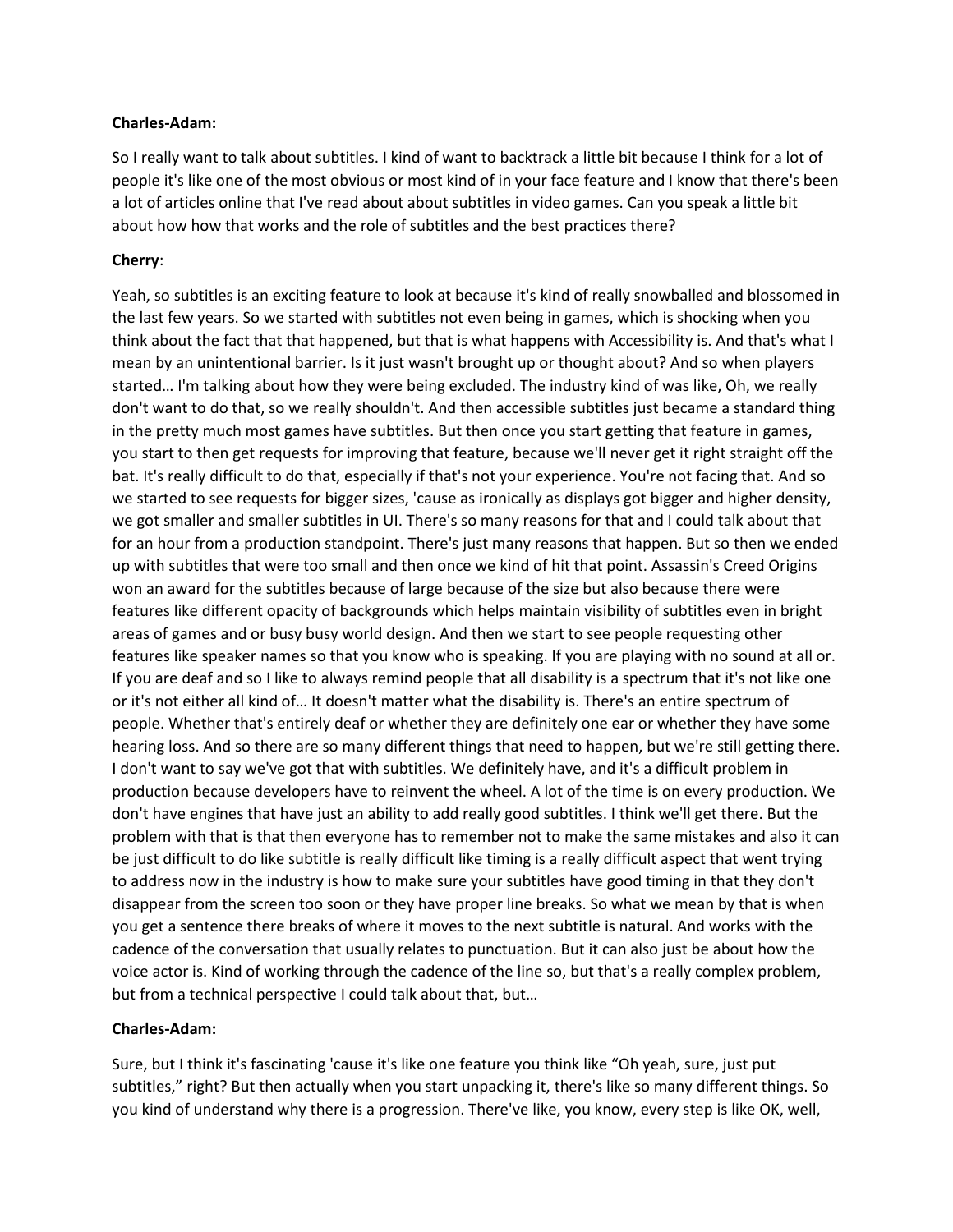putting 1 foot, just putting subtitles and making sure that the font is really legible and that their the text size is bigger than having a background. Having speaker names, timing them correctly, having them on by default, or all these kinds of or making sure that they're there also for cutscenes or cinematics, all these kinds of things.

## **Cherry**:

Yeah, exactly, and it's just it's very complex and then also of course you've got your main character subtitles. You've got your NPC subtitles and then in really complex adventure and open world games we've got hundreds or maybe thousands of characters out in the world. Or AI NPCs that are talking amongst themselves and having having discussions. And so you need to subtitle that. And how do you do that when there's also a main character talking? And how do you display that? And then there's closed captions. So we have to make sure we're indicating sound. Four players, so when there's an explosion or an animal sound that they need to know about which you started to see in Far Cry and we'll start to see in more games moving forward, and I think that's very early days and we have a lot of improvements to make there, but I think we'll get there.

# **Charles-Adam:**

So can you speak to what we're doing at Ubisoft right now? What are we doing at Ubisoft in terms of Accessibility? I mean, it's a big topic I'm sure, but like what are targets and guidelines at the moment? What's their philosophy in terms of this topic?

# **Cherry**:

It's obviously a lot was under NDA, so I can't talk about specifics about what we're specifically doing on particular game projects, but overall, what Ubisoft is really trying to do is we're trying to make Accessibility part of our DNA. So what that really means is that we try to make it part of the entire user experience. That's everything from website storefronts onwards down two or up to our games and laterally to our games. They don't know they will exist. Like all coexist together, and that's the whole part of the point. Is that to a player? It's really no good if one aspect of our experience is successful and other aspects aren't in the end, and so that's our end goal. It's not necessarily easy to do that instantly. There have been people working on Accessibility at Ubisoft for a few years now, but it really goes across all disciplines and I always like to stress that to developers is that every discipline should be thinking about Accessibility. It's everyone's responsibility. But experts like me I had to support you because not everyone knows how to achieve Accessibility. Like there's so many people that care about and want to do it. But one of the biggest barriers in production is knowing how to do it. And people are afraid of making mistakes, but that's what we're here for. And what we still might make some mistakes but mistakes sometimes. How we learn. So that's really where Ubisoft is a high level of what it means. Today the few of us where it is our sole responsibility have all kind of involved with a lot of different things. From PR to marketing to website development, to games. I logically personally work on games because that's where my skillset is, but it really is happening across the board.

## **Charles-Adam:**

But it's interesting that you bring that up because that's also something I wanted to talk about because I know, for example the the most recent example that I can think of is that the Assassin's Creed Valhalla trailer came out a few weeks ago, and it came out with an audio described trailer, and I know that when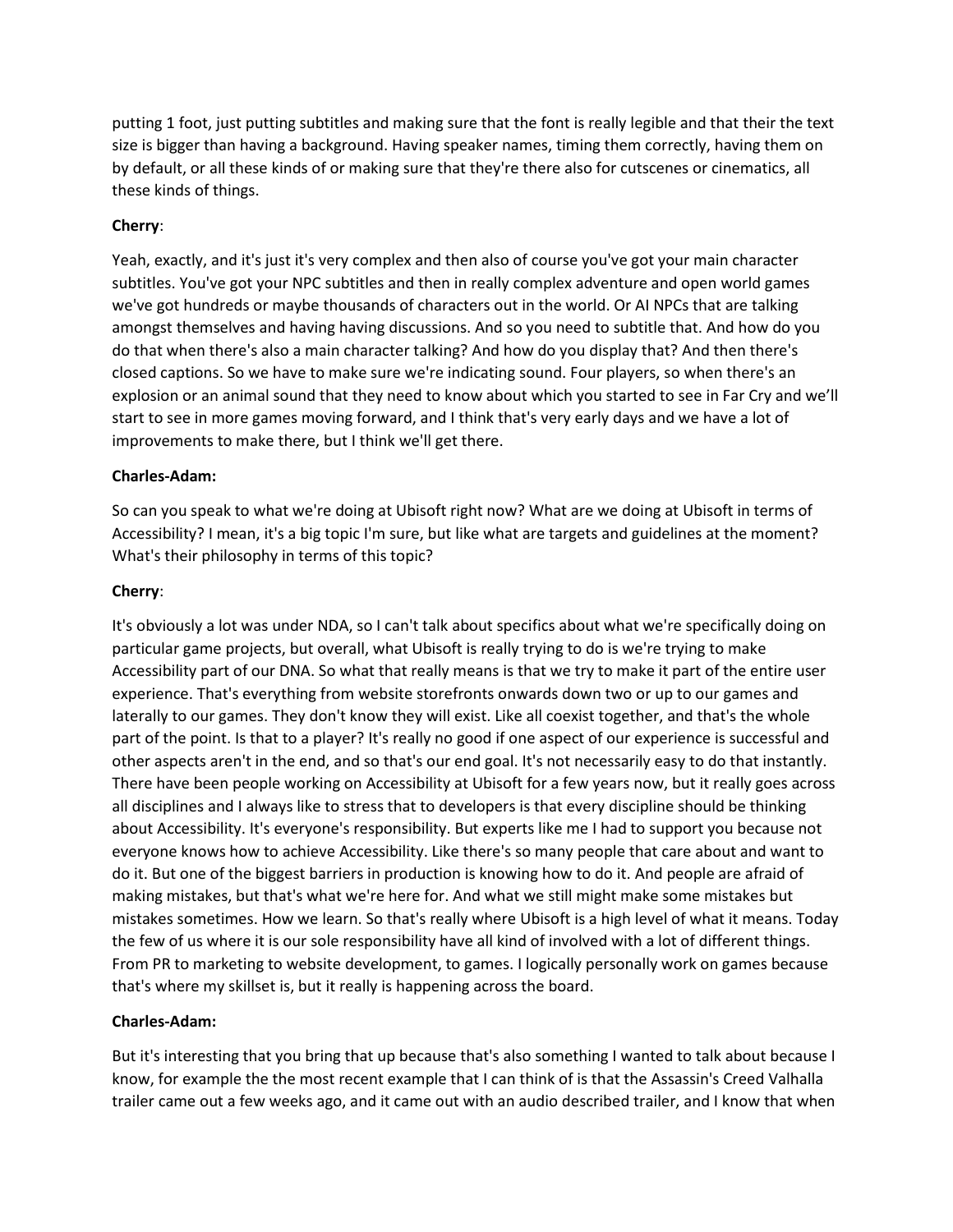we, when we discussed before, you were suggesting that maybe some people would wonder like what's the advantage of having an audio described trailer to help, of course you know, a blind audience if the game itself, it doesn't necessarily have all the features to make sure that it's accessible to blind players. So can you speak about that a little bit?

# **Cherry**:

Yeah, so I think that's a really common question and I think it's an important one because we all need to be held accountable and I think it's a question that is really important to answer. So I totally concede that that it can be very frustrating where one aspect of our system is successful. So we have audio described, trailers now or say our website will become more accessible before. Maybe before our games do we don't know. The thing is with that is that games is a really complex system of many different people trying to achieve many different things. As simultaneously as possible, but it's not. That's not necessarily how production works, and so it can be really difficult to get everything aligned to happen at once, and we really have to start somewhere. I don't think we should put off doing one thing just because another thing hasn't happened yet. So for example, it's going to be very complex and a long road for us to make a fully blind accessible game, but we're working on it and we're working really hard at it, but it isn't, especially in an existing games and existing. Kind of systems that can be a really complex set of features to implement. So in the mean time, if we can get our marketing accessible, which is maybe a less complex situation, it's a little bit easier to achieve then we absolutely should, and I think it's important to involve all aspects of the community in every part of games and card games as a big community, it's a very social hobby. It's a very social part of our lives and there's just something to be said to be able to watch a giant trail of her big game coming out and everyone be able to watch it and everyone be able to know what's happening in that trailer and get just as excited and get those same goosebumps and those same tingles if we can even show the impact that has on our community, how exciting and moving that is for the blind players to be included in that. It really helps us make our entire industry more inclusive because we have a situation in the games industry where it's not just our games that need to be more inclusive. It's not just our marketing. It's our entire industry. It's all workforce, it's everything and I really don't know if we can achieve that until we start opening those doors. And sometimes you just have to do that in one particular way and maybe if we can make it more accessible and one way we can really open peoples minds an breakdown the stigma and the biases that we have a society as to who should have access to what.

## **Charles-Adam:**

What are some of the best practices right now in the industry in terms of Accessibility according to you?

# **Cherry**:

That's a really good question, so I really loved a tweet from a couple years ago about how Accessibility is a race and we're all going to win it because it doesn't matter who gets there. First, we all learn from each other and I'm paraphrasing and adding on to this Tweet, but that's essentially what he was getting at. It's that all game development is like that. All game designers like that it would be not telling the truth, if we didn't learn from other developments and we didn't learn what players need or enjoy or want from games outside of our particular focus, even if we're making an adventure game, then we learn from a first person shooter, or we learn from even recent games as to what people, what's a good way for people to interact and what's fun, and it influences everything we do. And so that's the same for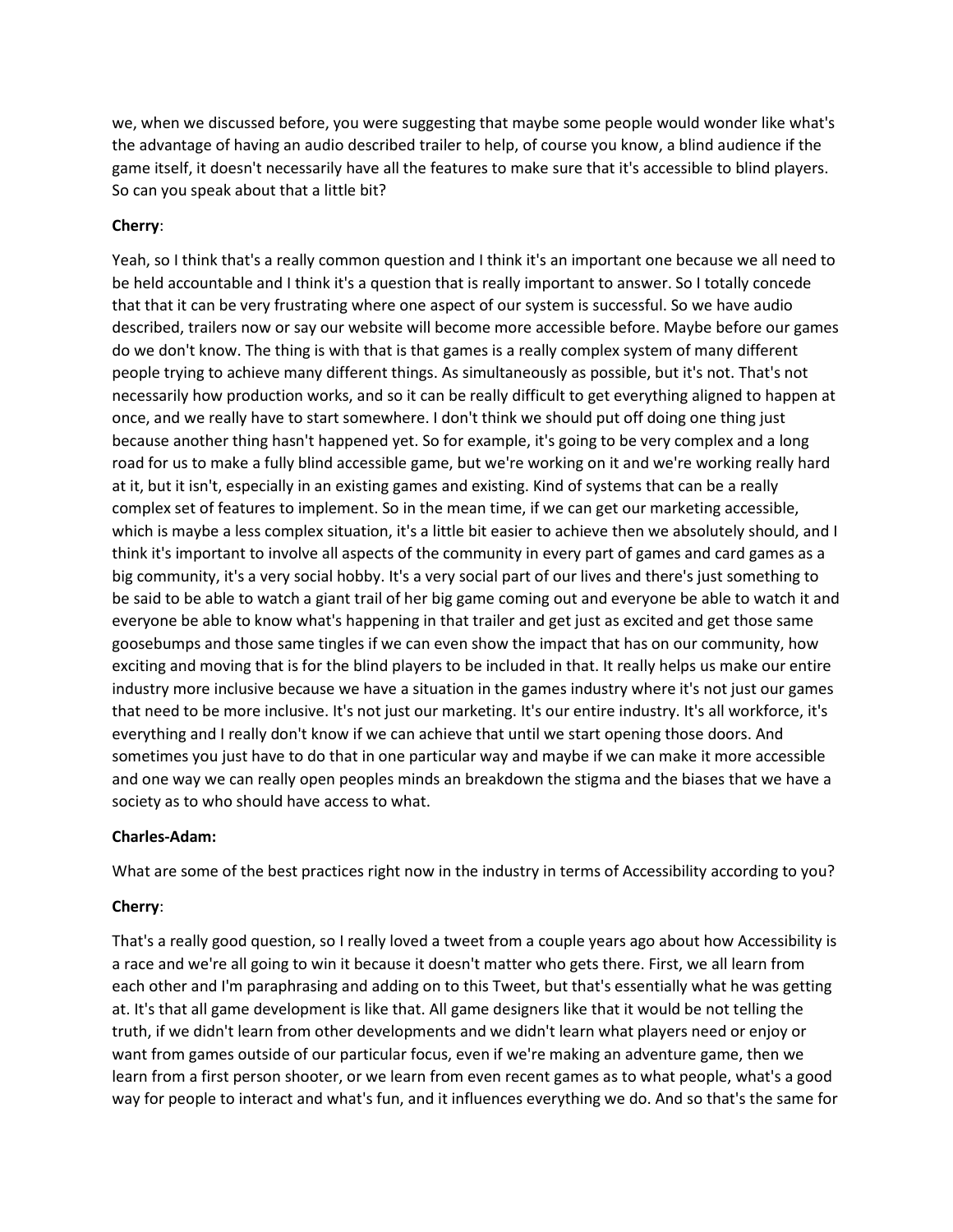Accessibility. Accessibility is just another aspect of game design. In the same way, so I really have talked about that. So there's a few different approaches and but this is only what we can see from the outside, and I always like to remind people of that, that what we can talk about can sometimes be very limited in what is public can be limited, so there's always more stuff going on behind the scenes we don't know about, but the amazing things that are public at the moment is so Microsoft Xbox has a set of guidelines which was built. With the Accessibility community and is a really good kind of starting point for games developers to get an idea of where they can go with Accessibility that helps everyone from AAA to Indie because it's available to everyone. Whether you work on an Xbox game or not, and that's the amazing thing about that.

### **Charles-Adam:**

I don't want to cut you off, but is the use of guidelines like that like kind of useful in the sense that it's creating almost like a set minimum like a It's just keeping, you know it's helping everyone. Keep that in mind and have kind of at least like a minimum standard in terms of accessability features can do.

## **Cherry**:

That's one way to use guidelines. Definitely, that's one of the way we use guidelines at Ubisoft. Is this the core things that we want to at least achieve. And then we'll build on that and go from there and make sure that we're going beyond that. And so it really is a starting point. But it's also really helpful for developers that don't necessarily have access to an expert or just beginning their journey with Accessibility. Or for indie developers that it's not necessarily in their budget to pay an expert, and so it's really helpful for beginning to understanding 'cause I like to say that you can Google a solution, but biased Google searches get you biased results. So what I mean by that is we've seen historically someone will search for color blind filters or solution to dyslexia. Is what they get for that is, they'll get colorblind simulators which have been put into games and obviously does not help people with color blindness. Um, or, just like clear, friendly font. So one of those things that help a very small number of people. Dyslexia is kind of an umbrella category that is many different reading disabilities within that umbrella. And it's not the same for everyone. And for some people, dyslexia friendly fonts actually make it worse or don't help at all, and so. There are better approaches to how we approach that design problem and which is really what it is and if we approach it from that perspective, that's kind of a better way of approaching it is the problem isn't with the person's disability, it's without design. So and that's breaking down that stigma because that's how we think about it, and that's how we've been taught to think about it in society. But it's really rooted in bias and kind of Ableism. If I'm going to be frank, to think that we need to fix people when really it's our designs that need improving. So yeah, guidelines are a really good starting point. Really good if you don't have access to an expert. I do like to kind of push people to go beyond guidelines 'cause I think we can really innovate and do so much more which actually brings me to Sony's approach. Sony studios, all their proprietary studios have different approaches and individual approaches to Accessibility, but coordinated centrally. So the studio will be working on Accessibility and then they coordinate with User Research Department and things to make sure that everyone's kind of sort of on the same page as much as possible, and then they can share once the development finishes. So Spiderman had some amazing features or even like core parts of the way the game was designed was accessible, but it also had some difficulties 'cause we can't get everything at once. No game is perfect, it's just the nature of making anything creative. Nothing's ever finished. Nothing ever achieves everything we ever set out to do, and Accessibility is just a natural part of that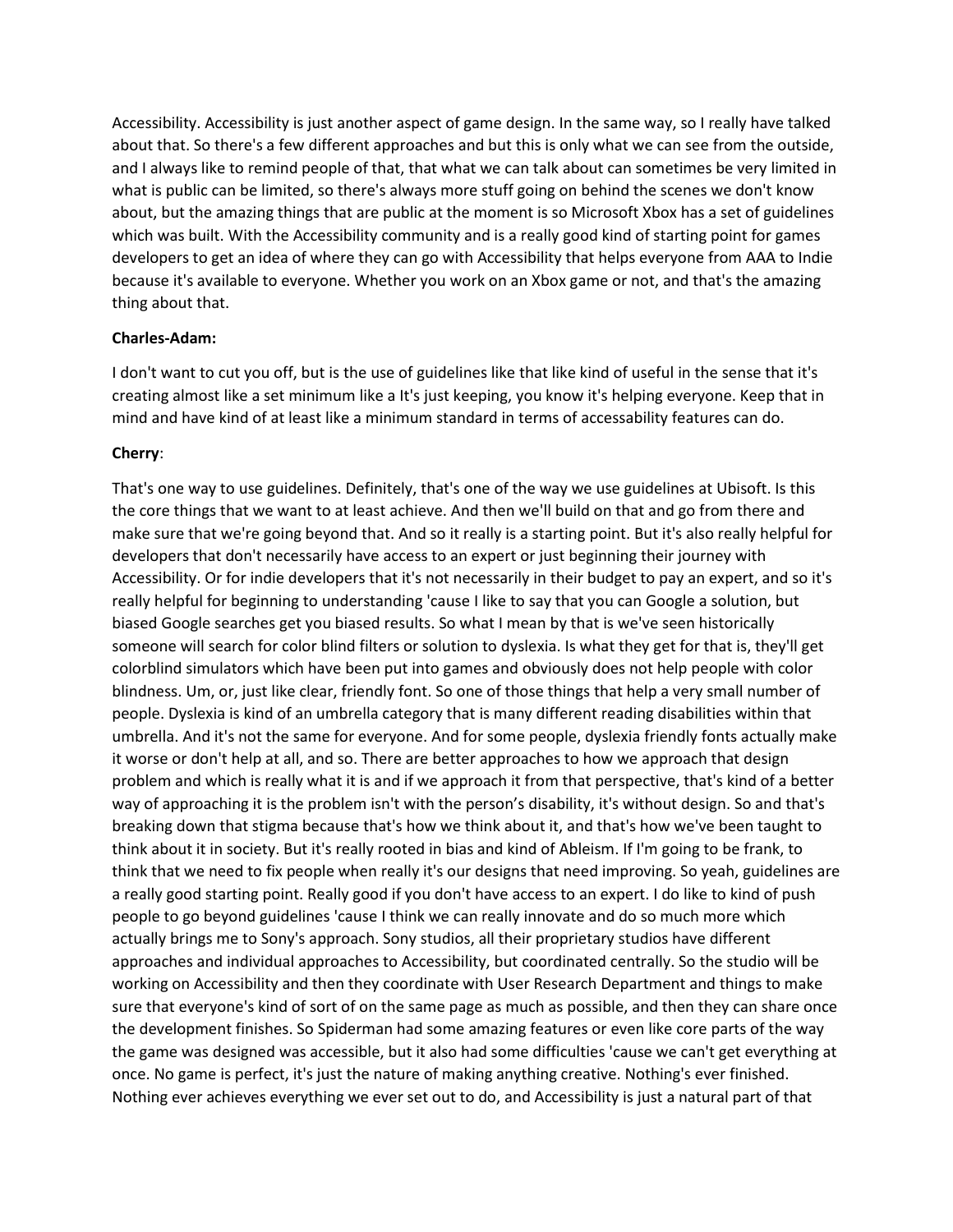too. And so then you see improvements on that. Dreams. Full disclosure, I worked on some unannounced projects that Sony did. And the Last of Us II, recently news broke about some of the upcoming Accessibility, and that's really exciting. And that's a slightly different approach to guidelines, so I'm sure, I don't know, but I'm sure guidelines informed some of the approach, but then the designers sat down and went beyond that, and there's some great articles out there on the Last of Us II if people look that up on how designers approached Accessibility is a core part of that design pillars, and that's the approach I like to take in that I'm trying to expand on it, Ubisoft, and something that I'm really passionate about. Then we also have EA Sports have a really long history with oh wonderful personality called Karen Stevens, who has done some incredible work over the years and is really one of our pioneers in the industry and the Accessibility community. And we all know each other. We all like even though we work at technically work at competitors, we're all friends. We all like share knowledge like it's we have a conference called the Games Accessibility Conference and we all meet up and it's really just this wonderful community. You get, you see that in audio, you see that in gameplay design, you see it in production like you have communities outside of your company and that's really the same for Accessibility. And so Karen really paved the way in a lot of how Accessibility is approached, from many years ago onwards, and EA Sports has been kind of really a leader in that area, which has been great. And then I really want to shout out indie developments because there's been so much work in Indie that informs everything from AA, AAA and onwards and indeed has some advantages and disadvantages of the budget. Team size is a disadvantage, one of the advantages is when you have a smaller team, it's easier to work cross-discipline. It's easier to make sure that you're working together to achieve a similar thing, and sometimes it's even a solo development which is mind blowing so a few shout outs: There is Eagle Island and Celeste are both really famous for having assists, which is one approach to Accessibilit. HyperDot, which it was a solo development. Full disclosure, I worked with them published by Glitch. Charles, the developer on HyperDot did amazing work to just make flexible design as a core part of his principles so when it came to looking at Accessibility there wasn't actually a huge amount of work to be done. And then on a smaller scale we see games over the last few years. Swords of Ditto, Falcon Age, Slay the Spire, they've all had individual features or like a couple of features that really have been moving and pushing Accessibility forward for the whole industry and so I think it's such a fantastic field that is being achieved at every every level. Great people working so hard.

### **Charles-Adam:**

Where do you see the industry going, like, what do you imagine in terms of Accessibility in games in five years? For example, like what do you picture when you picture the kind of the progression of where we're all going?

### **Cherry**:

So I've been asked this question a lot over the years and it's a great.

### **Charles-Adam:**

It's like such an interviewer question.

## **Cherry**:

It's a great question though, because the reason it's a great question for me as I've seen it start to happen like the things I said three years ago already happening. I'm like, Oh my gosh, like. Well then I'm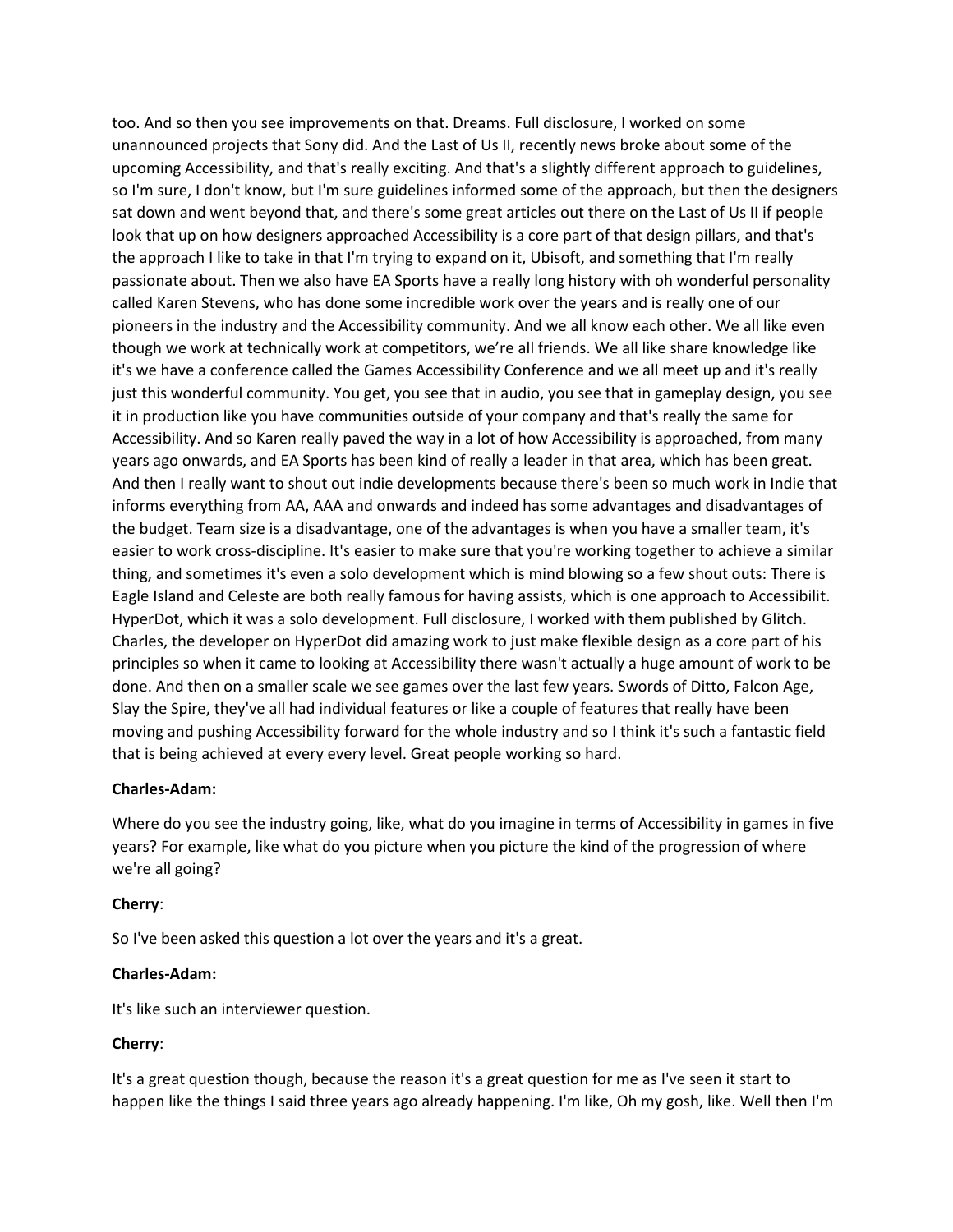sure working in development, like if you're, you know, if you're coming in with the team quite early on in the development process, that game maybe will come out in five years, so you can already imagine. I'm sure some of the things that we'll see… I don't really like to talk about what I want to see. With particular games, well, I really want to see is I want to see more of Accessibility being accepted as a key discipline in the industry, so we're starting to see that with roles like mine opening up, it was one of the first roles in the industry to have a dedicated Accessibility project manager on teams. And I want to see more of that. I wanted to see be a respected discipline. I wanted to see, be seen as an arm of user experience and user research and also that to understand that it is everyone's responsibility to some degree. Because unless we have Accessibility champions across every discipline, we're not going to be able to achieve what we're setting out to achieve. And even if you don't become an expert in Accessibility, and that doesn't become your specialty or your focus, there's so many things you can do just by understanding. Some of the barriers that we can throw up in our various way and I think it's definitely important to understand that it's a multidisciplinary approach in everyone. Everyone should work together. That's my goal.

## **Charles-Adam:**

It's like a change in philosophy or a shift in philosophy, and this kind of collaborative spirit, maybe?

## **Cherry**:

I think I want to just reiterate that it's OK if Accessibility feels overwhelming for a developer because it does, like all aspect of game development is overwhelming. So reach out, find your experts in your company, find your champions. We will make more champions. I promise. It's a growing field and start your journey yourself. There's so many resources out there and join the Accessibility community because it's a really welcoming community no matter who you are. Even if you don't want to make it your sole focus or specialty, we will welcome you and help you and guide you.

## **Charles-Adam:**

For anyone, you know, listening who's interested in joining that community or learning more. Do you have any shoutouts or resources for people? Either as designer or just as players.

## **Cherry**:

Yeah so the IGDA special interest group for games accessibility has a website and a discord and a Twitter and it's an open community that also welcomes players because, I think unlike a lot of disciplines, Accessibility really moves forward when we get feedback from, direct feedback from players, and players are so generous with that feedback and their time. And that's how we learn. And that's how we get it, right. There's a really famous phrase that comes from the disability rights movement and it's called or it says "nothing about us without us," and the reason we have that saying is because disability and Accessibility has really been approached from a paternalistic perspective in society to the point where mistakes are made. When we're told how we should refer to ourselves, we're told how we should access buildings with, we don't often have a voice. And so the IGDA SIG really works to break that down. But it's also just a really welcoming and lovely community where developers can share insights and information. We talk about articles that are coming out, we have meetups and then also we have the Games Accessibility Conference, which happens once, two times a year in both North America and Europe so far. And I believe it's happening virtually this year. And yeah, come meet people.